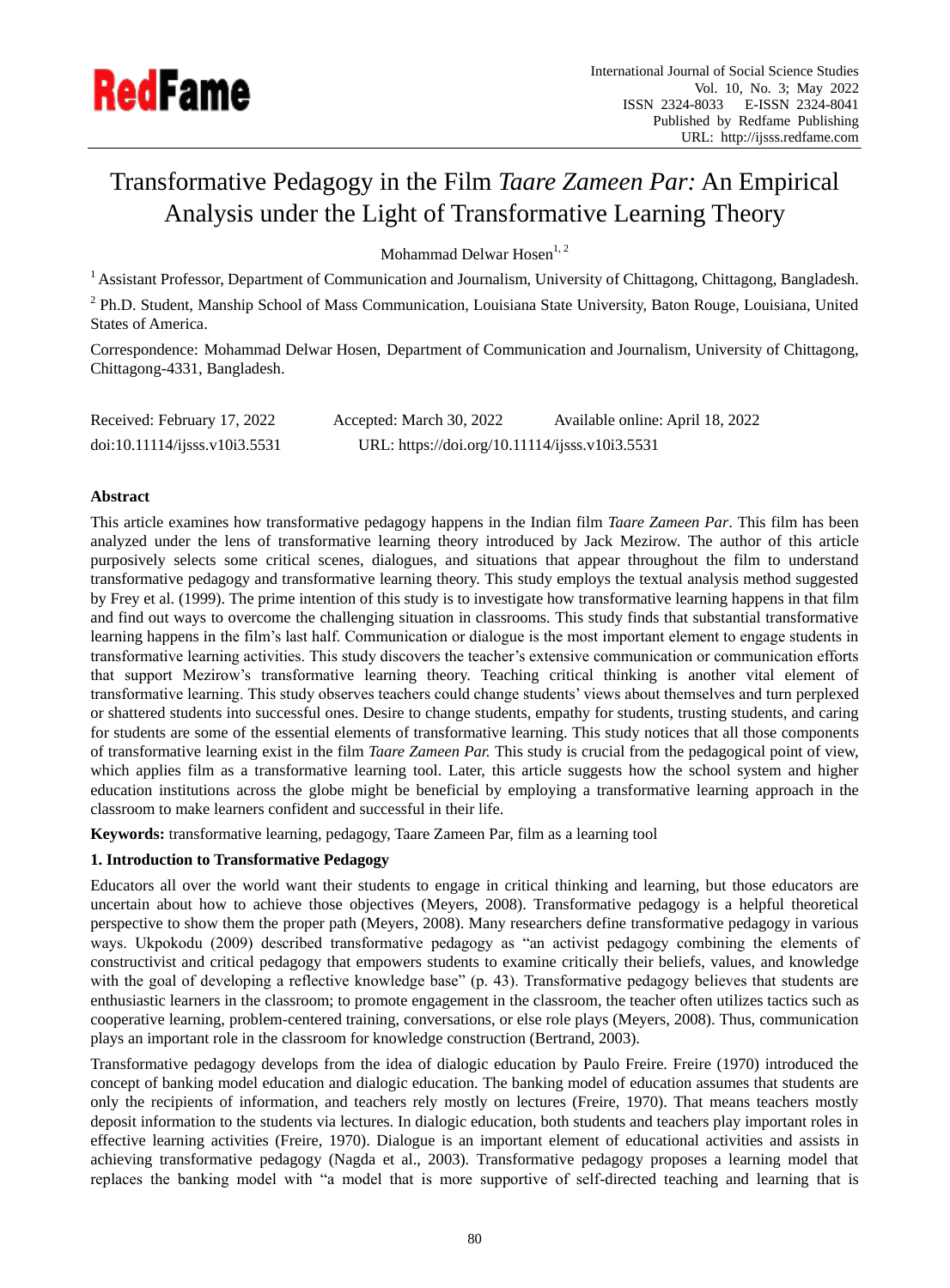underpinned by moral-ethical values" (Farren, 2016, p. 191). Freire (1970) claimed that "the more students work at storing the deposits entrusted to them, the less they develop the critical consciousness which would result from their intervention in the world as transformers of that world"  $(p. 60)$ .

Due to technological advancement, the world is changing swiftly. As a result, the education system faces numerous challenges while we are moving deeper into the twenty-first century (Jones, 2015). These changes and challenges have an impact on our education as well. However, traditional teaching-learning is a bit static. Farren (2016) claimed that teaching and learning in post-primary education are too strongly inspired by unsuitable, formal examinations that lead to teaching and learning performance being pitched towards rote learning. That is why transformative pedagogy discusses changes in the learning process and encourages students to actively engage with the learning process (*Transformative Pedagogy*, n. d.). Under this approach, learning activities turn out to be appropriate to the situations, and students get involved actively with inter-group or within intra-group (*Transformative Pedagogy*, n. d.). Farren (2016) stated that transformative pedagogy is crucial for the student's development, as it "supports participants in developing as 'beings-in-relation' and also as 'beings-in-becoming'" (p. 190). That means transformative pedagogy establishes environments that support teachers and students in expanding their individuality as persons concerning one another (Farren, 2016).

Transformative pedagogy can be described as a cycle that rotates and promotes students' thinking and assists them in doing something for other people (Meyers, 2008). Meyers (2008) claimed that transformative pedagogy helps develop students' critical thinking and facilitates expanding their understanding of how social powers influence people. Overall, transformative pedagogy inspires teachers to do more than just deliver information to the learners and assist students to ―fundamentally and respectfully change students' attitudes and analytic skills to facilitate their growth‖ (Meyers, 2008, p. 223).

Different scholars analyzed transformative pedagogy in different ways. Farren (2016) believed key features of transformative pedagogy are "a) identity, b) beliefs and attitudes, c) knowledge, d) moral-ethical values, e) socio-affective factors, f) social interaction and collaboration, g) critical reflection, h) school and wider society" (p. 191). Transformative pedagogy is committed to bringing a transformation in the classroom by connecting educators and learners (Farren, 2016). Transformative pedagogy also presents a structure for building up a transformative relationship in the classroom and promoting transformation (Farren, 2016). Farren (2016) found that transformative pedagogy motivates students to accept "responsibility for expressing their meanings that imply metacognitive and socio-affective factors, and social interaction" and assists learners to develop "self-awareness and social awareness" (p. 191). Farren (2016) claimed that transformative pedagogy supports a person in "being-in-relation" as well as "being-in-becoming". (p. 196).

Freire prioritized dialogic education over the banking model, where "the knowledge, perspectives, and experiences of students and teachers are honored as central to the education process" (Nagda et al., 2003, p. 168). Mezirow (1997) added that transformative learning in the classroom supports to development of self-directed rationality among students. Transformative pedagogy helps students engage in discussion to "co-construct meaning from educational material and experiences through an inquiry-based approach<sup>"</sup> (*What is Transformative Pedagogy*, n. d., p. 1). Fetherston and Kelly (2007) claimed that transformative learning contains a thoughtful understanding of our knowledge and other elements of the surrounding environment. The authors believed that "teaching for transformation involves creating spaces for critical engagement and dialogue (Fetherston & Kelly, 2007, p. 269). Jones (2015) stated that transformative learning is very efficient in adult learning, creates broad-ranging conversation and arguments about learning, and relates those discussions to own and social changes. Transformative learning is "about developing leadership attributes; its purpose is to produce enlightened change agents" (Frenk et al., 2010, p. 6).

Online teaching is getting popular all over the world (Deady, 2018). After the COVID-19 pandemic, many institutions worldwide were forced to shift traditional face-to-face teaching-learning activities to online and hybrid modes. Meyers (2008) suggested five things to use transformative pedagogy efficiently in online courses: "(1) creating a safe environment; (2) encouraging students to think about their experiences, beliefs, and biases; (3) using teaching strategies to promote students' engagement; (4) posing real-world problems that address societal inequalities; and (5) helping students implement action-oriented solutions." (p. 219). However, both online and in-person learning environments require active students' engagement to make the education process effective.

Diversity exists everywhere in the world. The classroom is also full of diversified students regarding genders, races, colors, physical and mental capabilities, intellectual heights, socioeconomic backgrounds, etc. That is why teachers and students "can greatly benefit from understanding how learning works for different students." (*What is the transformative learning*, 2020, para 1). From the theoretical perspective, transformative learning theory is a suitable approach to understanding transformative pedagogy. Transformative pedagogy helps to develop, test, and retest the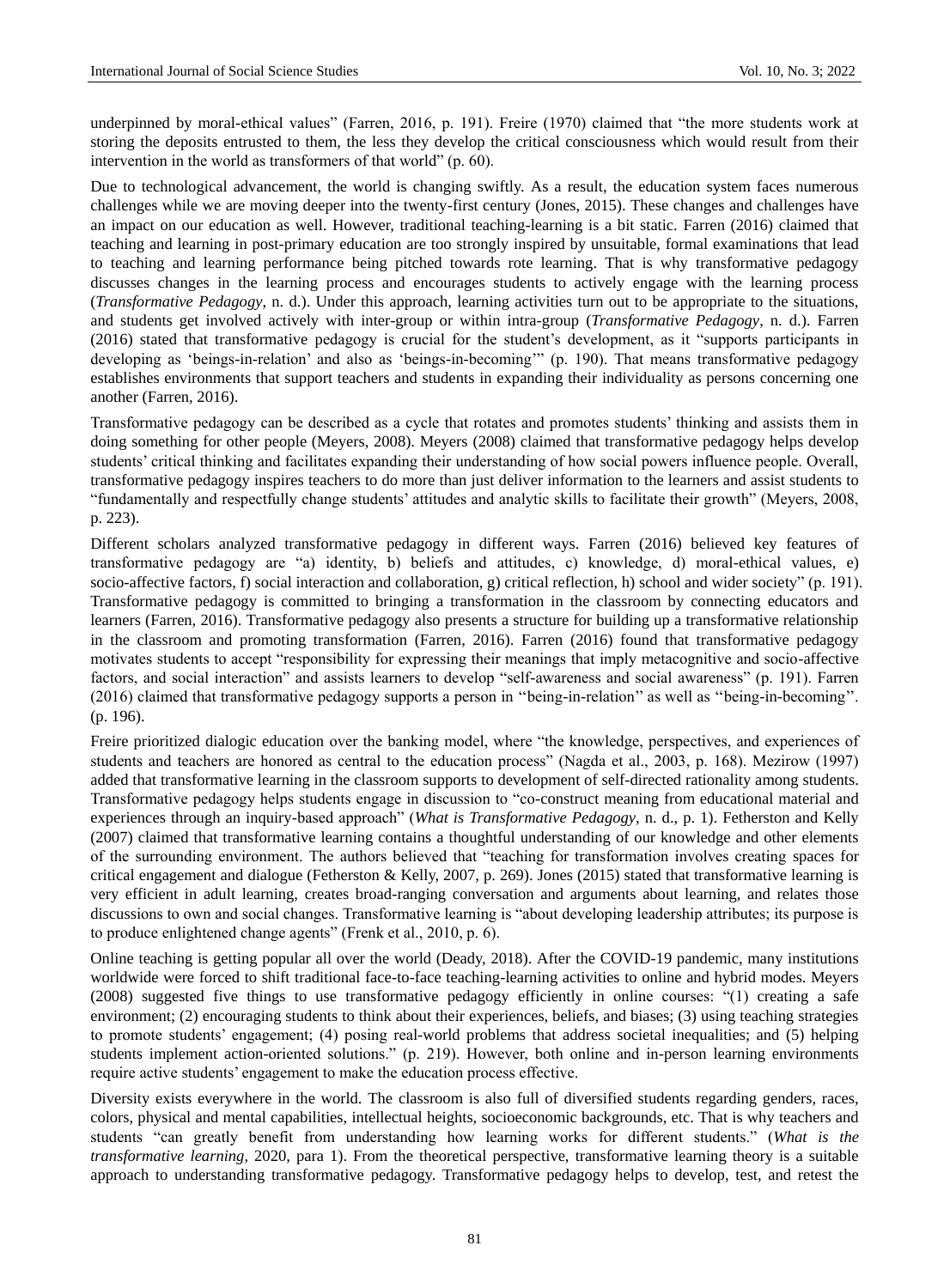Transformative Learning Theory (TLT).

# **2. Literature Review**

## *2.1 An overview of Transformative Learning Theory*

Transformative Learning Theory (TLT) argues that students can think differently based on new information exposure. Transformative learning happens when students believe that their opinions, engagements, and dialogues are essential for the class and transformative learning motivates students to engage in classroom discussion and activities (Hooks, 1993). Jack Mezirow is the founder of transformative learning theory (*What is the transformative learning*, 2020).

Mezirow first introduced the term *transformation* in his study about U.S women returning to postsecondary study or the job market after a long gap in their education or job (Kitchenham, 2008). Mezirow (1994) stated that this theory is ―intended to be a comprehensive, idolized, and universal model consisting of the generic structures, elements, and process of adult learning" (p. 222). Mezirow (1997) explained that transformative learning is essential because "we have a strong tendency to reject ideas that fail to fit our preconceptions, labeling those ideas as unworthy of consideration, aberrations, nonsense, irrelevant, weird, or mistaken." (p. 5). Transformative learning theory has ―attracted researchers and practitioners from a wide variety of theoretical persuasions and practice settings, yet it is a complicated idea that offers considerable theoretical, practical, and ethical challenges" (Dirkx, 1998, p. 1). Enkhtur and Yamamoto (2017) claimed that transformative learning theory "sets a guiding conceptual framework to understand how adults learn, grow, challenge themselves and engage in transformative processes" (p. 208).

According to Mezirow (1997), there are four processes of learning. The first one is "to elaborate an existing point of view" (p. 7); the second one is "to establish new points of view," (p. 7); and the third one is "to transform our point of view" (p.7). Finally, the last process is to "transform our ethnocentric habit of mind by becoming aware and critically reflective of our generalized bias in the way we view groups other than our own." (Mezirow, 1997, p. 7). Children's learning process is a bit complex in that children use their imagination to conceptualize descriptions and contemplate hypothetically (Mezirow, 1997). To enable transformative learning, "educators must help learners become aware and critical of their own and others' assumptions" (Mezirow, 1997, p. 10).

Mezirow (2003) described transformative learning as "learning that transforms problematic frames of reference—sets of fixed assumptions and expectations (habits of mind, meaning perspectives, mindsets)—to make them more inclusive, discriminating, open, reflective, and emotionally able to change" (p. 58–59). Jones (2015) said that the main argument of TLT is to create a meaning of learning based on the learners' needs. Jones (2015) added that transformative learning happens in "those situations where we become aware of the inadequacy of these frames of reference (often through an explicit, disorienting experience) and subsequently engage in critical reflection on their very basis" (p. 268-269). This essential reflection, a fundamental procedure in transformative learning, leads to creating an understanding of unconventional approaches to thinking via conversation and activities (Mezirow, 2012).

Another vital process of transformative learning is the role and importance of critical dialectical discourse (Mezirow, 2003). Here discourse indicates a process where learners actively participate in a dialogue to understand more of their experience and make their experience more meaningful (Jones, 2015). Very specifically, "Mezirow is concerned with dialogue devoted to assessing contested beliefs, and it is through such discourse that the process of transformation is promoted, developed and enacted" (Jones, 2015, p. 269). Tylor (1998) argued that discourse helped learners to put thinking into action. Jones (2015) added that "most of the transformative learning theorists agree that such learning can only be said to have truly occurred when it produces action based on the newly transformed frames of reference" (p. 269).

John Dirkx has the credential to expand the transformative learning theory introduced by Mezirow. Dirkx et al. (2006) focused on the learner's inner world instead of the intellectual, epistemological, and sociocultural proportions of the learning process. Here inner world stands for the ways learners communicate and shapes their learning experience (Dirkx et al., 2006). Dirkx et al. (2006) focused more on an abstract inner world than our daily experience, particular views, and ideals or attitudes.

Transformative learning happens when students are involved in-class discussions, evaluate their concepts, analyze those concepts for regularities and irregularities, and build consolidative inferences (Meyers, 2008). Taylor (2007) stated that TLT is "the most researched and discussed theory in the field of adult education" (p. 173). Research on TLT has increased significantly both in the U.S. and outside of the U.S. (Taylor, 2007). Transformative learning offers a theory of learning that is uniquely adult, abstract, and idealized, grounded in the nature of human communication (Taylor, 2007, p. 173). Taylor (2007) claimed that transformative learning was found to be effective among adult learners in capturing the meaning-making process. Among the adults, transformative learning "allows individuals to have questioning discussions, share information openly and achieve mutual and consensual understanding" (Taylor, 2007, p. 179).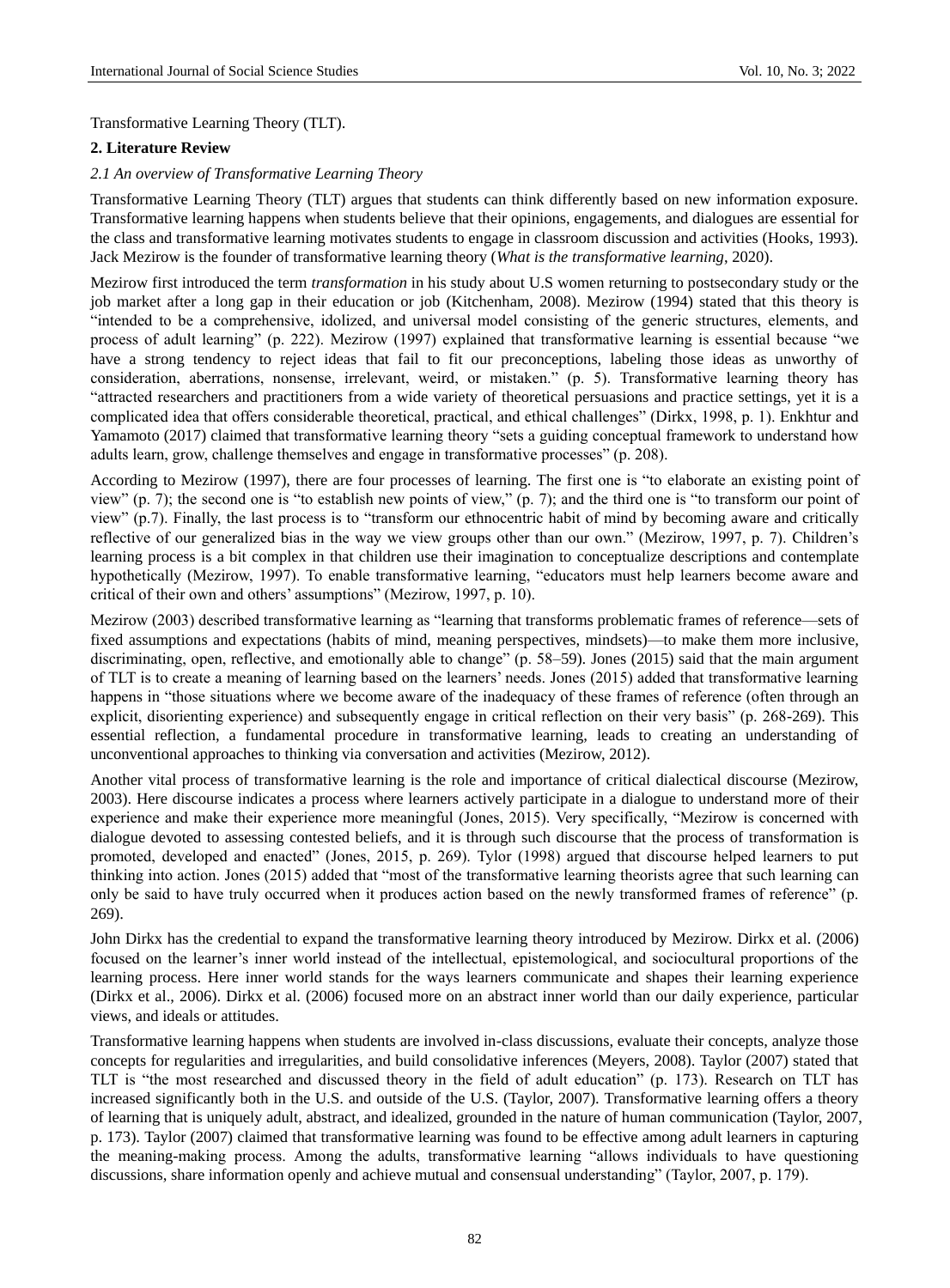Eisen (2001) studied community college teachers and found that peer-learning partnerships are crucial in transformative learning and professional development. Taylor (2007) also echoed Eisen (2001) and stated that in transformative learning, the role of communication is most important. Taylor (2007) added, "transformative learning process dependent upon the need for support, trust, friendship and intimacy" (p. 187). Research on TLT discovered that a learning process requires to give more commitment to: "the role of context, the varying nature of the catalysts of transformative learning, the increased role of other ways of knowing, the importance of relationships and an overall broadening of the definitional outcome of a perspective transformation" (Taylor, 2007, p. 174). Transformative learning remains to be a sustainable and effective field of study concerning adult education and other associated subjects (Taylor, 2007).

Research about TLT has grown exponentially, and publication on this theory has doubled every five years in North America over the last 15 years (Taylor & Cranton, 2013). Many theories such as 'conception of paradigm' by Kuhn, ‗conscientization' by Freire, and ‗domains of learning' by Habermas contributed to developing Mezirow's transformative learning theory (Kitchenham, 2008). The important concepts of those theories updated Mezirow's ―transformative learning theory and the significant concepts of disorienting dilemma, meaning schemes, meaning perspectives, perspective transformation, frame of reference, levels of learning processes, habits of mind, and critical self-reflection" (Kitchenham, 2008, p. 106).

Mezirow (1991) stated that critical reflection, dialogue, and experience are central elements in transformative learning. Taylor and Cranton (2013) claimed that experience, empathy, and desire to change are the most significant elements in transformative learning. Experience is the most central component of transformative learning, and experience works as a medium of transformation (Taylor & Cranton, 2013). Mezirow (1996) stated that "learning is understood as the process of using a prior interpretation to construe a new or revised interpretation of the meaning of one's experience in order to guide future action" (p. 162).

Transformative learning is infrequently defined or examined crucially in research about it, though the experience is a crucial element in transformative learning (Taylor & Cranton, 2013). Taylor and Cranton (2013) believed that "not only is the interpretation of an experience mediated by context, but also the personal and historical context is significant to the evolution and outcome of a transformative experience" (p. 36). To evaluate 'experience' critically in transformative learning, Taylor and Cranton (2013) posted some questions for a researcher, such as "What is the nature of experience? How does experience unfold in the context of transformative learning? How can we describe people's experiences? How can we foster new experiences that have the potential to lead to transformative learning?" (p. 43).

Empathy is one of the most significant elements of transformative learning that is missing in Mezirow's discussion (Taylor & Cranton, 2013). Empathy is seen as the capability to share own experience with another emotionally (Taylor & Cranton, 2013). Taylor and Cranton (2013) claimed that empathy "provides the learner with the ability to identify with the perspectives of others; lessens the likelihood of prejudgment; increases the opportunity for identifying shared understanding and facilitates critical reflection through the emotive valence of assumptions" (p. 37-38). Taylor and Cranton (2013) suggested exploring 'empathy' in more depth to understand transformative learning accurately. Taylor and Cranton (2013) recommended some questions to explore 'empathy' in transformative learning, such as "Are emphatic teachers more effective at fostering transformative learning and if so, how? What is the relationship between critical reflection and empathy in transformative learning? Does transformation lead to greater empathy?" (p. 38).

The desire to change is another important element in transformative learning (Taylor & Cranton, 2013). The authors believed that "individuals cannot be forced to transform, but rather that people need to be willing and able to engage in activities that have the potential to lead them to shifts in perspectives‖ (Taylor & Cranton, 2013, p. 40). In transformative learning, learners examine their values and beliefs and move away from their communities and cultures (Taylor & Cranton, 2013). Though it is believed that transformative learning is intended, and individuals expect to be open and eager to participate in the process, this desire is not clearly defined and addressed in the academic explanations of transformative learning (Taylor & Cranton, 2013). That is why Taylor and Cranton (2013) proposed some questions to explore the 'desire to change' properly in transformative learning, such as "Why do some people revise their perspectives and others not? Is it a characteristic of the person? A characteristic of the event? Or where the person is in his or her life?" (p. 43).

Christie et al. (2015) investigated how Mezirow's transformative learning theory "can be put into practice in Adult and Higher Education via three case studies undertaken by the authors in different places, at different times, and with different sets of learners" (p. 9). Data were collected through the survey and interview, and the authors found that Mezirow's transformative learning contributed positively to university staff training and teacher education courses (Christie et al., 2015). The findings of Christie et al. (2015) are applicable to adult education and other related fields as well. Christie et al. (2015) argued that "every individual has a particular view of the world" (p. 11) which is different than others. Christie et al. (2015) asserted that Mezirow's transformative learning theory clarifies "how adult learners"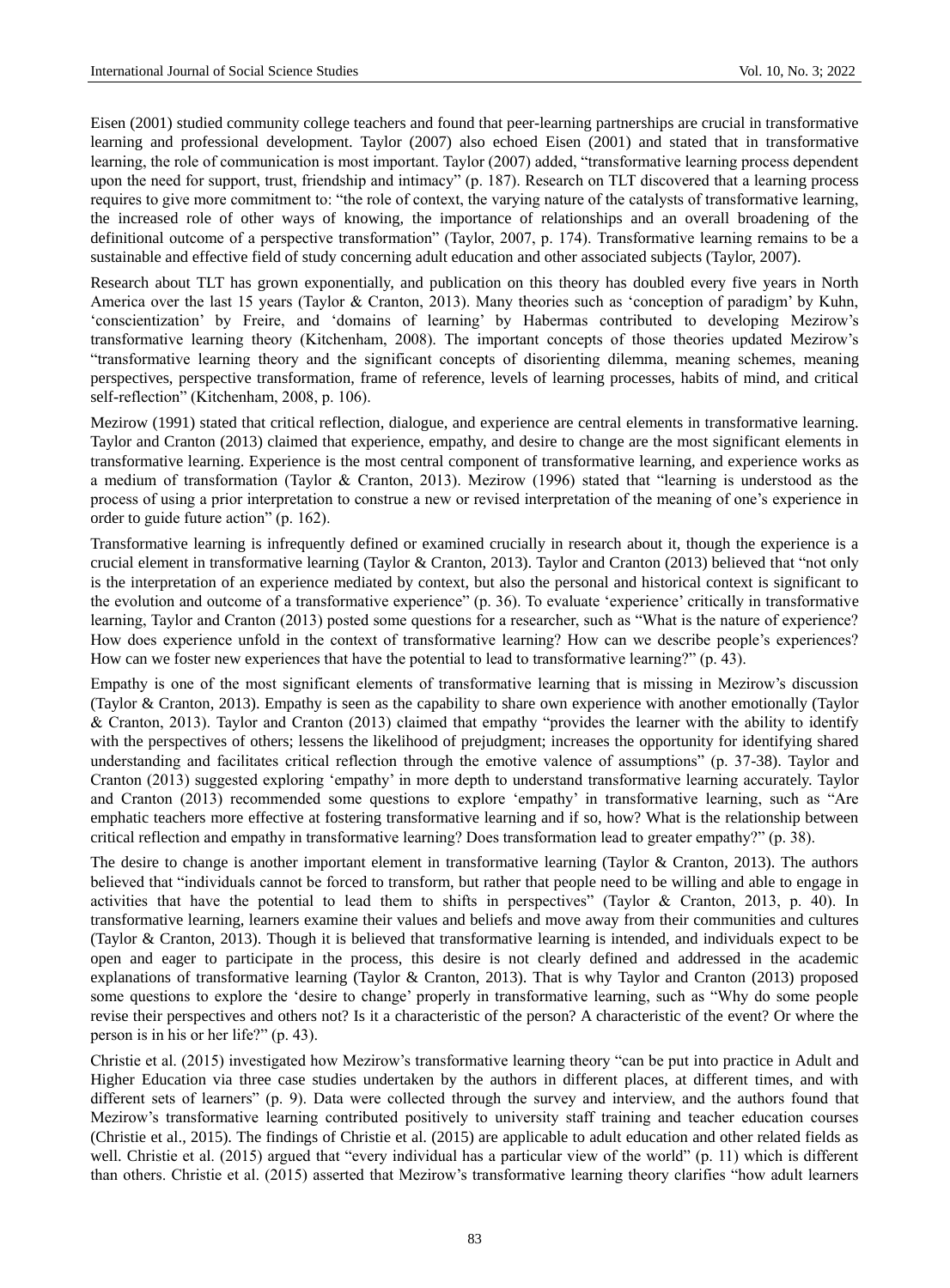make sense or meaning of their experiences, how social and other structures influence the way they construe that experience, and how the dynamics involved in modifying meanings undergo changes when learners find them to be dysfunctional" (p.  $10$ ).

Kitchenham (2008) concluded his article by showing some statistics about how this theory is applied in many ways. As of 2006, transformative learning theory resulted in seven international conferences, 150 doctoral dissertations, hundreds of scholarly peer-reviewed papers, and presentations (Kitchenham, 2008). Kitchenham (2008) asserted, that although transformative learning theory had experienced many modifications, this theory will "continue to influence adult learning praxis across many disciplines" (p. 120).

Transformative learning theory investigates the impact of video and photography in adult education (Taylor, 2007). Taylor (2007) claimed video and photography facilitate a mutual visual context both for teachers, learners, participants, and researchers. Taylor (2007) quoted Prosser (1998) as that photography and video help with "the express aim of exploring participants' values, beliefs, attitudes, and meanings and in order to trigger memories or to explore group dynamics or systems" (p. 188). The film is the articulated presentation of the video. That is why films are a very important tool in transformative learning. This study intends to propose one research question here.

# *2.2 Film as an Instrument of Transformative Learning*

Films can be instruments for transformative pedagogy. Freire (1970) believed that teachers should develop a transformative relationship between teacher and learners, learners and their learnings, and learners and society. Freire (1970) argued that education does not limit to the classroom but remains in all segments of a learner's life. The film can be a new way to build a transformative relationship. Jarvis (2012) stated that film and fiction enhance transformative learning in the classroom and build up a strong relationship among all stakeholders. Jarvis (2012) explained the role of film in the classroom and said, "through the use of imagery, symbolism and sensory stimulation, they startle us into recognizing new patterns and connections in the world, stimulating our imaginative faculties and expanding our perceptions‖ (p. 486). With the help of camera, film, and television, fiction draws us directly into the characters' experiences and generates a passionate and important understanding (Jarvis, 2012).

Transformative learning theory focused on social development is particularly well-served in film and fiction (Jarvis, 2012). The film "not only creates understanding and empathy with those who are different from us, but it also allows us to imagine alternatives to the way we live now" (Jarvis, 2012, p. 488). The film and fiction have been exceptionally beneficial to educators involved in transformative teaching for diversity (Jarvis, 2012). An important aspect of the contribution that fiction and film make to transformative learning is related to the constructive role of the reader/ viewer. Jarvis (2012) claimed film and fiction "offer opportunities to students to share the experience of social and cultural groups different from their own" (p. 488). Film and fiction enabled students to "identify some of the contradictions and ruptures within texts that may mask the ideologies...that are not apparently supportive of obvious stereotyping" (Jarvis, 2012, p. 494).

Educators began to explore how the film could be a useful tool to promote learning in the classroom after motion pictures emerged as a medium of entertainment (Butler et al., 2009). Butler et al. (2009) claimed, "today films are commonly used as an instructional aid in the classroom" (p. 1161). Many educators believe that films increase students' interest in the given subject topic and learn course material accordingly (Butler et al., 2009). Between text and film about the text, "If films do increase interest in the topic covered, then subjects should have rated texts as more interesting when a film clip about the same topic was shown than when a clip was not shown." (Butler et al., 2009, p. 1165).

Jarvis (2012) gave examples of two films that contribute to the teaching-learning process. The film *Dead Poet's Society* ―is superficially liberal in its approach to teaching, showing resistance to outmoded attitudes towards class and authoritarian teaching styles" (Jarvis, 2012, p. 496). And the film *Crazy/Beautiful* "challenges stereotypes, showing the impoverished Latino hero as a good student, a positive member of society with a supportive, ambitious family, and the wealthy White heroine as a waster whose lack of conventional family life leads to her downfall." (Jarvis, 2012, p. 496).

Jarvis (2012) claimed that the use of film and fiction in the classroom strengthened many claims of transformative learning theory over the last 40 years as it "draws on many aspects of our humanity, on our emotions and our unconscious fears and desires, as well as on our intellectual and cognitive facilities" (p. 500). The findings of Butler et al. (2009) indicated that "popular films can increase learning and interest in the classroom" (p. 1167).

King (2002) investigated using DVD feature films in the EFL classroom and found that "DVD films provide more pedagogical options and are a rich resource of intrinsically motivating materials for learners" (p. 509). Films motivate students to learn English, bridge the gap between reading skills and listening skills, and promote learning different strategies and styles for processing information (King, 2002). Video use in the classroom is "a much more dynamic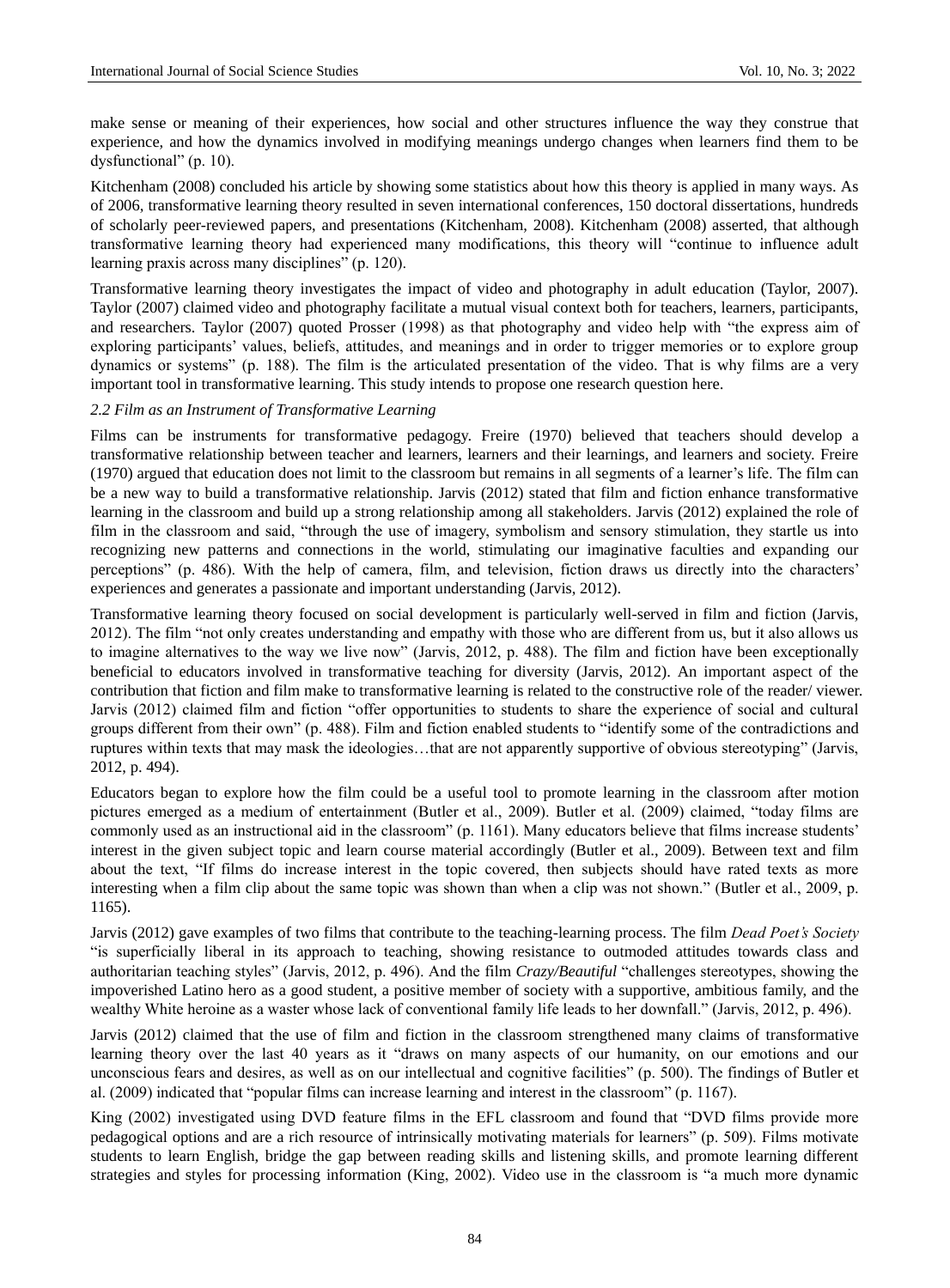medium than a static text or a sound-only recording" (King, 2002, p. 509). To explain why the film is important in the classroom learning activities, King (2002) quoted Ward and Lepeintre (1996) as "a film with a story that wants to be told rather than a lesson that needs to be taught"  $(p. 510)$ .

The length of the film in learning activities should be selected carefully. King (2002) advised that "For mature and advanced learners, films should be chosen not simply for their entertainment value; they should be timely and deliver a clear message to enhance classroom discussion" (p. 513). King (2002) said, the majority of the time, short video clips or movie clips are effective in the learning process. However, sometimes long video clips or a full movie strengthen understanding of a complex topic or situation (King, 2002). King (2002) concluded that "DVD feature films provide enjoyable language learning opportunities for students if the teacher chooses appropriate length films, either complete one or segments, which are purposeful and tailored to students' learning needs and proficiency level." (p. 520).

Popular culture and media have a significant influence on all of us (Tisdell, 2008). Tisdell (2008) said, more people voted for the 2006 winner of "American Idol" than the winner of any presidential election. From this perspective, Tisdell (2008) investigated "how, and to what extent, adult educators can draw on popular culture and entertainment media to facilitate transformative learning around diversity and equity issues, primarily in adult higher education classroom-based settings" (p. 48). For this study, Tisdell (2008) selected some movies: *Crash, Brokeback Mountain, Whale Rider,* and *The Hours.* The findings showed that the film helped make meaning of race, gender, class, and sexual orientation among adult learners (Tisdell, 2008). In higher education settings or adult education, films and other popular entertainment media can effectively make meaning of critical issues (Tisdell, 2008). The pleasure aspect of entertainment media can easily engage people in the discussion and facilitate transformative thinking about diversity issues (Tisdell, 2008).

The following discussion is about how transformative learning took place in an Indian film named *Taare Zameen Par* (Like Stars on Earth) and why we should take advantage of film in the classroom as a tool of transformative learning. The last research question intends to answer this study is:

## **3. Methods**

This study is qualitative content analysis, textual analysis in nature. As this study examines the critical roles of teachers and students throughout the film, quantitative analysis is not a suitable method for this study. Qualitative content analysis is more convenient for this study. Frey et al. (1999) claimed that textual analysis explains the contents of audio or video messages thematically or explicitly. The sample for this study is the Indian film *Taare Zameen Par,* a Hindi-language drama film released in 2007*.* From that film, this study purposively selected some scenes and dialogues to test the transformative learning theory by Jack Mezirow. In other words, this study analyzed some scenes and dialogues where transformative learning happened. This study intends to extend the literature on transformative learning and test transformative learning theory. This study also expects to provide some guidelines for educational institutes to handle challenging situations, care for different students differently, and make every study student successful in their own way.

This study intends to answer two research questions:

RQ1: How does transformative learning happen in the Indian film Taare Zameen Par?

RQ2: Why is transformative learning essential in all kinds of educational institutes?

# **4. Findings and Discussion**

## *4.1 Film Taare Zameen Par under the Lens of TLT. Setting the Background: A Dyslexic Student*

*Taare Zameen Par* is an Indian film directed and produced by Aamir Khan, distributed by Aamir Khan Productions. This film showed that all children have potential if they get proper caring from their teachers. The film's main character is Ishaan Awasthi, an eight-year-old boy who reads in third grade and has dyslexic symptoms. He has been living with his parents along with an elder brother. Both read in the same school.

The film showed that Ishaan has no interest in reading and writing. He doesn't pay any attention to the classes. He goes to school as usual and comes back. Teachers were angry and disgusted with his behavior and his performance in the exams. Most of the spelling was wrong in all his classes works, and he didn't even answer all the exam questions. Whenever teachers asked him to read loudly, he couldn't read. As a result, they kicked him out of the class most often. One day, Ishaan left school early and went to roam around the city. Later he managed to take an absent note from his elder brother and the next day gave that note to the teachers for his absence. At home, his father is always angry with him due to his failure in the exams. His mother and brother were supportive but couldn't stand against his father. He used to paint, drawing adorable pictures.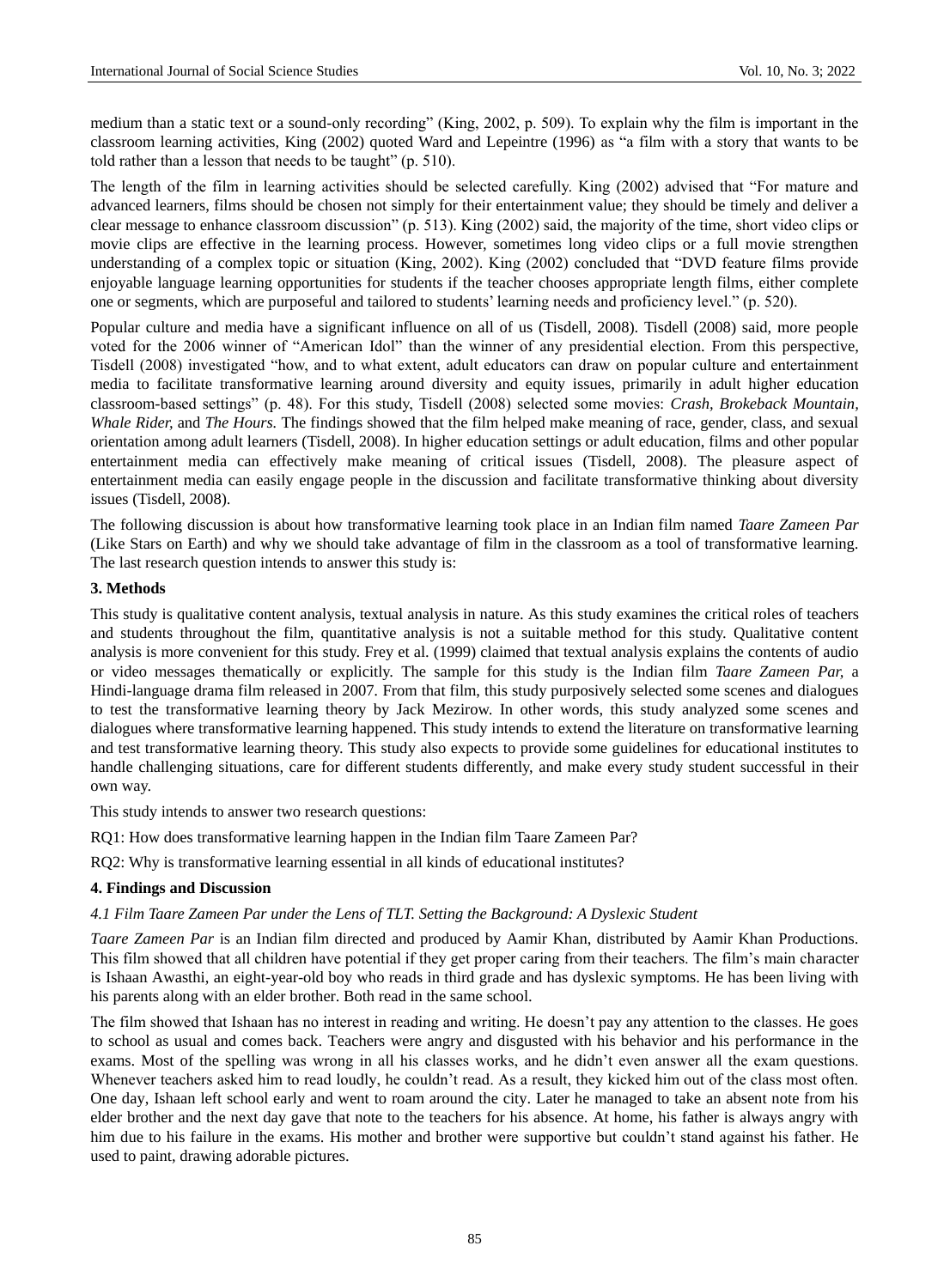One day Ishaan was involved in a fight with other children. So, the neighbors come to Ishaan's home to complain about him. Ishaan's father did not listen to any explanation from Ishaan and hit Ishaan again. Another day, Ishaan asked his father to take him to visit the aquarium, but his father was not saying anything. Then he found out that Ishaan was absent from school due to a fever. Immediately, they figured out that Ishaan didn't attend school and went somewhere else. His father beat him again. His parents went to school to meet the principal. The principal said it's the second year in the same class. If he can't pass this time, they will not promote him to the next level. Teachers were complaining and showing his performances to them as well. Then, Ishaan's father decided to send him to the boarding school. Ishaan's mother tried not to send him and couldn't stand against her husband. Ishaan cried a lot not to go to the boarding school. But finally, he had to go.

In the boarding school, teachers told him about discipline on the first day. He met Rajon Damodaran in the class and started sitting beside him during the course. Rajon was the topper in the class. Ishaan began to do the same performance in the class as in the previous school, and the teachers were angry and behaved roughly with him. They bit him for inattentiveness. Ishaan was always in a thoughtful mood in the boarding school. When his parents came to visit him, he closed the door and started crying. He ran from the room and went to the basketball field. His brother gave him some colors as they know that Ishaan loves to paint. Another day, Ishaan's mother called to say that they could not visit him as his elder brother had the final tennis match. Ishaan listened to her, cried, and did not say a single word to her over the phone. Ishaan faced more torture from the teachers and was depressed as his parents sent him to the boarding school. One day he was standing on the edge of the rooftop and looking down. Maybe he wanted to jump from there. But Rajon came and said, "we got a new teacher; let us go to the class."

## *4.2 Transformative Learning: A Brilliant Student*

The new teacher was Ram Shankar Nikumbh, a temporary art teacher in Ishaan's school. While entering the class, Nikumbh was playing flute and dressed up like a clown. Just after seeing him, the students were delighted, and everyone joined him by singing and dancing except for Ishaan. Nikumbh noticed Ishaan. Nikumbh gave some art papers to everyone and asked them to draw or paint whatever they wanted. Everyone started drawing or painting except for Ishaan. Ishaan was sitting in the classroom and thinking about something. The teacher asked him, "Where are you, friend? Are you lost in your dream?" Ishaan did not reply to anything. Then the teacher said, "no problem, no hurry."

Nikumbh noticed Ishaan carefully and understood that Ishaan had a problem. But he could not figure out what the problem was. He asked Rajon about Ishaan. Rajon told Nikumbh that Ishaan wanted to go home. Rajon described that Ishan does not have any concentration in study. He can't read and write correctly. His performance was very poor. Nikumbh went to the teachers' room and checked all the class works of Ishaan. He figured out that Ishaan wrote the same type of letters reversely. He read the comments of the teachers as well. Nikumbh decided to visit Ishaan's home to meet his parents to know Ishaan more clearly. He talked to his parents and saw the paintings and drawings of Ishaan. He was amazed to see the excellent drawing capabilities of Ishaan. He explained to Ishaan's parents that Ishaan has difficulty knowing the letters and understanding the meaning of the words. Nikumbh told them that Ishaan had a problem called dyslexia.

The teacher came back to school with some paintings and drawings of Ishaan and with his notebook. He talked with the principal of Ishaan's school and explained Ishaan's problem with reading and writing. He convinced the principal that other teachers should not say any bad comments about Ishaan's homework. In the meantime, he will work with Ishaan to improve Ishaan's reading and writing skills.

Nikumbh shared stories of Albert Einstein, Leonardo da Vinci, Abhishek Bacchan, and Thomas Alva Edison in the class who had reading and writing difficulties in their childhood. He said everyone could do their best. Some may express it, and some may not. He asked students to pick anything and make something from the materials available outside. Ishaan made a boat within a short time, and everyone was surprised to see that. Nikumbh said to Ishaan that he also had the same difficulty as Ishaan in his childhood. He ensured that Ishaan was not alone, and surely Ishaan would overcome this challenge like others, like Nikumbh. This conversation influenced Ishaan very much, and Ishaan started believing in Nikumbh.

Nikumbh started playing with Ishaan and teaching Ishaan how to pronounce and write the letters and make words while playing with him. Nikumbh showed his caring to Ishaan, and Ishaan started to respond to Nikumbh. Nikumbh gave time to Ishaan to write a single letter within a small box and many more. Gradually, Ishaan began to know the letters and started to read the words and sentences. Ishaan also learned to wear his clothing and tie up the shoes, which he could not do earlier. Ishaan felt the care of the teacher, and he was trying to do better. His handwriting improved a lot.

Nikumbh organized an art competition for all students and teachers. Ishaan drew a lovely picture and won the first prize. Nikumbh drew Ishaan's picture and became the runner-up. Ishaan was crying and overwhelmed with joy when he heard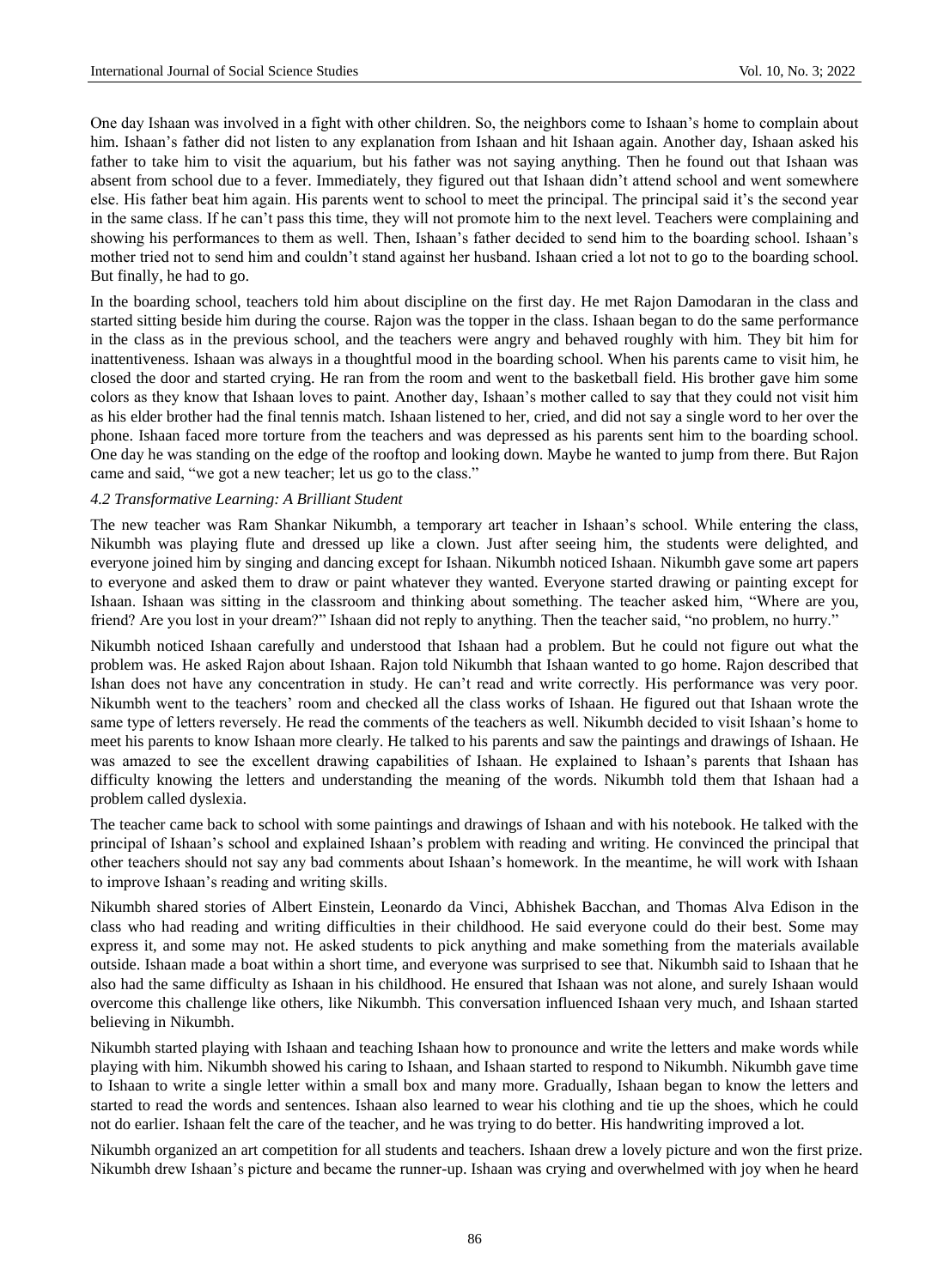his name from the principal as the competition's winner. Ishaan's parents came and heard about Ishaan's improvement. They thanked Nikumbh.

Nikumbh figured out Ishaan's complexities from the root. He worked very diligently and made Ishaan feel that Ishaan was not alone in overcoming this difficulty. The teaching methodology helped Ishaan to think that he also can learn and perform better. Ultimately, Ishaan proved that he had a strong capability of learning and being creative as a painter.

#### *4.3 Connecting TLT and Taare Zameen Par*

Communication and dialogue are essential elements in learning activities that help achieve transformative pedagogy (Mezirow, 1991; Meyers, 2008; Nagda et al., 2003; Farren, 2016; Taylor, 2007; Eisen, 2001). In the film, we see that the art teacher Nikumbh was always eager to make conversation with Ishaan by sharing stories and personal experiences and taking extra care after class time. That caring creates trustworthiness between teacher and student, leading to effective communication and transforming Ishaan from a dyslexic patient to a brilliant artist and student. Even when Ishaan did not reply to Nikumbh's questions, the teacher waited patiently to understand Ishaan. Later both student and teacher have good communication. This is transformative education that connects educators and learners (Farren, 2016). This connection helps learners and educators to engage in learning activities which is the prime element of transformative learning. In this film, we notice a tireless effort from Nikumbh to make communication which is the most important in transformative learning.

Transformative pedagogy encourages educators to do something more than deliver information and engage learners in classroom activities that help learners to put thinking into action (Meyers, 2008; Hooks, 1993; Taylor, 1998). Meyers (2008) also says that educators change the learner's skills to accelerate their progress in transformative pedagogy. We see that Nikumbh went to Ishaan's home to talk to his parents, check teachers' comments on other courses of Ishaan, and try his best to understand Ishaan's problem. Then Nikumbh figured out Ishaan's problem and took care of it. Gradually, Ishaan becomes a confident and successful student. As Tylor (2007) says, support, trust, and friendship from teachers can change students positively. We see this type of change and transformation in this film.

Empathy toward students is another essential component of transformative learning (Mezirow, 1991; Taylor & Cranton, 2013). Empathy enables educators to understand learners' problems, share the same feelings, and connect educators and learners emotionally (Taylor & Cranton, 2013). In this film, the art teacher Nikumbh shared his childhood problem of learning with Ishaan, gave some examples from other countries with dyslexia, and assured him that Ishaan is not alone. Teacher Nikumbh has always been empathic to Ishaan. In the first school, Ishaan did not get any empathy from school, teachers, friends, and not even from his father. This film shows how empathy can change the life of a student.

The desire to bring changes among students is another significant element in transformative learning (Taylor & Cranton, 2013). Nikumbh noticed on the very first day that Ishaan was not paying any attention to classroom instructions and not participating in any conversations with friends and teachers. Ishaan even did not reply to direct questions from Nikumbh. That silence of Ishaan strikes Nikumbh's mind, and he wishes to bring changes in Ishaan. However, every individual is different, everyone has a different view of the world, and everyone requires proper attention for their development (Christie et al., 2015). So, Nikumbh did the same thing as Christie et al. (2015) suggested and helped Ishaan to overcome his challenges.

The film *Taare Zameen Par* can be used as an example of transformative learning in higher education institutes, specifically in teacher education classes. We see that transformative learning is very efficient among adult learners in capturing the meaning-making process (Taylor, 2007). Jones (2015) also stresses that transformative learning is very efficient in adult learning. If future teachers and educators watch this film, they could understand how crucial transformative learning is and how they can achieve transformative learning. Jarvis (2012) says that film in the classroom enhances transformative learning and builds a strong relationship among all stakeholders. Most importantly, the film assists in making meaning of race, gender, class, and sexual orientation among adult learners (Tisdell, 2008). In a multiracial country like the USA, the film can be a valuable tool to teach race and gender in higher education.

Tisdell (2008) shows that entertainment media can quickly engage people in the discussion and facilitate transformative learning and thinking. Transformative learning can be achieved through dialogue, participation, and engagement in classroom activities. Entertainment media like film encourage discussion, and discussion promotes transformative learning. The film *Taare Zameen Par* can be used as an example of transformative learning in adult education.

Jarvis (2012) claims that the use of film and fiction in the classroom strengthens many claims of transformative learning theory. Butler et al. (2009) say, recently, educators used films frequently in the classroom as an instructional aid. Jarvis (2012) says selected films for educational purposes create and understand empathy who have learning challenges. We know that empathy is an important element in transformative learning and the film helps to produce empathy. Thus, the film can help to achieve transformative learning. We see how a teacher can change the life of a student with learning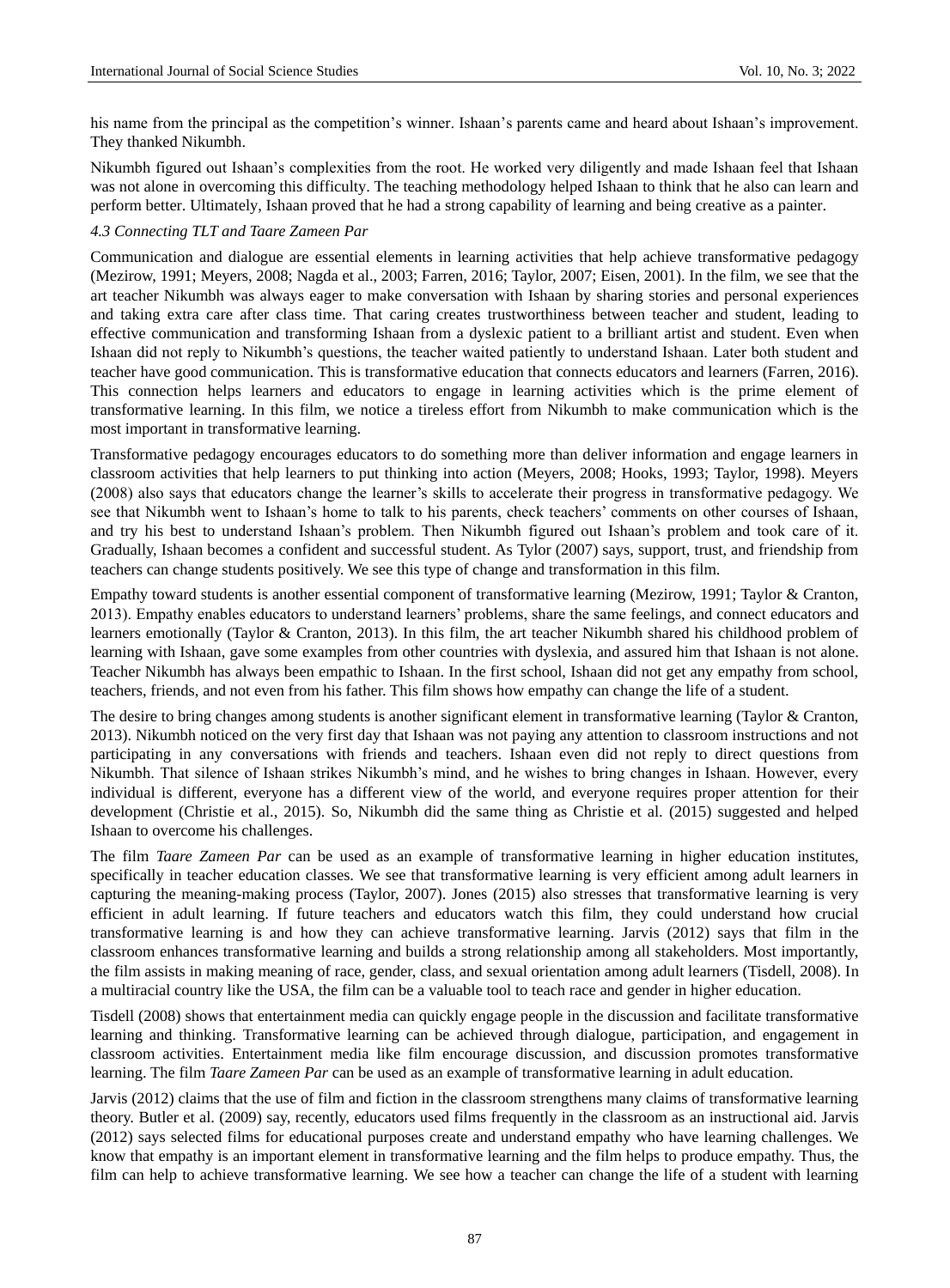difficulties. We can use the film *Taare Zameen Par* to teach future educators how to overcome challenging classroom situations, engage students in learning activities, and transform students into confident and successful human beings.

#### *4.4 Limitations*

Indian film as a sample is a limitation. The classroom scenarios in Europe and America are far more different than in India or South Asian countries. Due to cultural differences and socioeconomic diversity, the findings of this study may not be applicable to all countries. This study has poor external reliability.

In the method section, there is no precise description of selecting scenes and dialogues between students and teachers. This is another limitation. As this study aims to test transformative learning theory, the author purposively selects scenes and dialogues relevant to the theory. So, if this study was conducted in a different country with different cultures, the findings of that study may be varied from this study.

#### *4.5 Future Directions*

It would be better to take the sample from different countries of the world to test transformative learning theory. Then we will get a clear picture of global learning activities. In that way, it would be possible to compare the difference between countries and cultures. Then it will be easier for education authorities to update their teaching-learning activities. The theory can be tested in the real classroom, apart from the films. In that way, this theory will be more solidified.

#### **5. Conclusion**

This study examines transformative learning that happened in the Indian film *Taare Zameen Par*. As a method, this study applied textual analysis in the light of transformative learning theory by Mezirow. This study found many components of transformative learning in that film. Transformative learning happens when the teacher inspires students to do more than just share mere information. In the film *Taare Zameen Par,* this study found inspiration from the teacher who turns a dyslexic student into a brilliant painter. Encouraging students and believing in them is also part of transformative learning. The teacher Nikumbh did it continuously to his student Ishaan. Educators must help students to overcome their challenges. This film demonstrated how to be helpful to unconventional students. Dirkx et al. (2006) prioritized learners' inner world to make them successful. In this film, the teacher took time to figure out the strength of the student Ishaan and what was his excellent capability of drawing. Support, trust, and friendship from teachers can help students to be successful. Taylor and Cranton (2013) prioritize empathy towards students to make students confident and successful. This study found significant empathy from the teacher towards the dyslexic student. Last but not least, the desire to change a teacher's mind is essential. If a teacher wishes to contribute to developing a student's learning capability, the student obviously will be able to learn something and change himself or herself. Overall, the findings of this study strengthen the transformative learning theory introduced by Jack Mezirow. So, educators, policymakers, and administrators could be beneficial by introducing transformative learning in their classrooms. For transformative learning, the film could be an essential tool. The audience simultaneously could enjoy the film and learn about transformative pedagogy. That is why transformative learning is important in all kinds of educational institutes. A film like *Taare Zameen Par* could demonstrate how to handle challenging classroom situations and how to turn students into successful human beings.

#### **References**

- Bertrand, Y. (2003). *Handbook of Psychology: Contemporary Theories and Practice in Education.* Madison: Atwood Publications.
- Butler, A. C., Zaromb, F. M., Lyle, K. B., & Roediger III, H. L. (2009). Using popular films to enhance classroom learning: The good, the bad, and the interesting. *Psychological Science*, *20*(9), 1161-1168. https://doi.org/10.1111/j.1467-9280.2009.02410.x
- Christie, M., Carey, M., Robertson, A., & Grainger, P. (2015). Putting transformative learning theory into practice. *Australian Journal of Adult Learning, 55*(1), 9-30.
- Deady, K. (2018, April 06). Certified teachers: 5 reasons why you should try online teaching (and where to start). *Teach Away*. Retrieved from

https://www.teachaway.com/blog/certified-teachers-5-reasons-why-you-should-try-online-teaching-and-where-start

- Dirkx, J. M. (1998). *Knowing the self through fantasy: Toward a mytho-poetic view of transformative learning. Paper presented at the 39th Annual Adult Education Research Conference.* Retrieved from http://www.adulterc.org/Proceedings/1998/98dirkx.htm
- Dirkx, J. M., Mezirow, J., & Cranton, P. (2006). Musings and reflections on the meaning, context, and process of transformative learning. *Journal of Transformative Education, 4*(2), 123-139.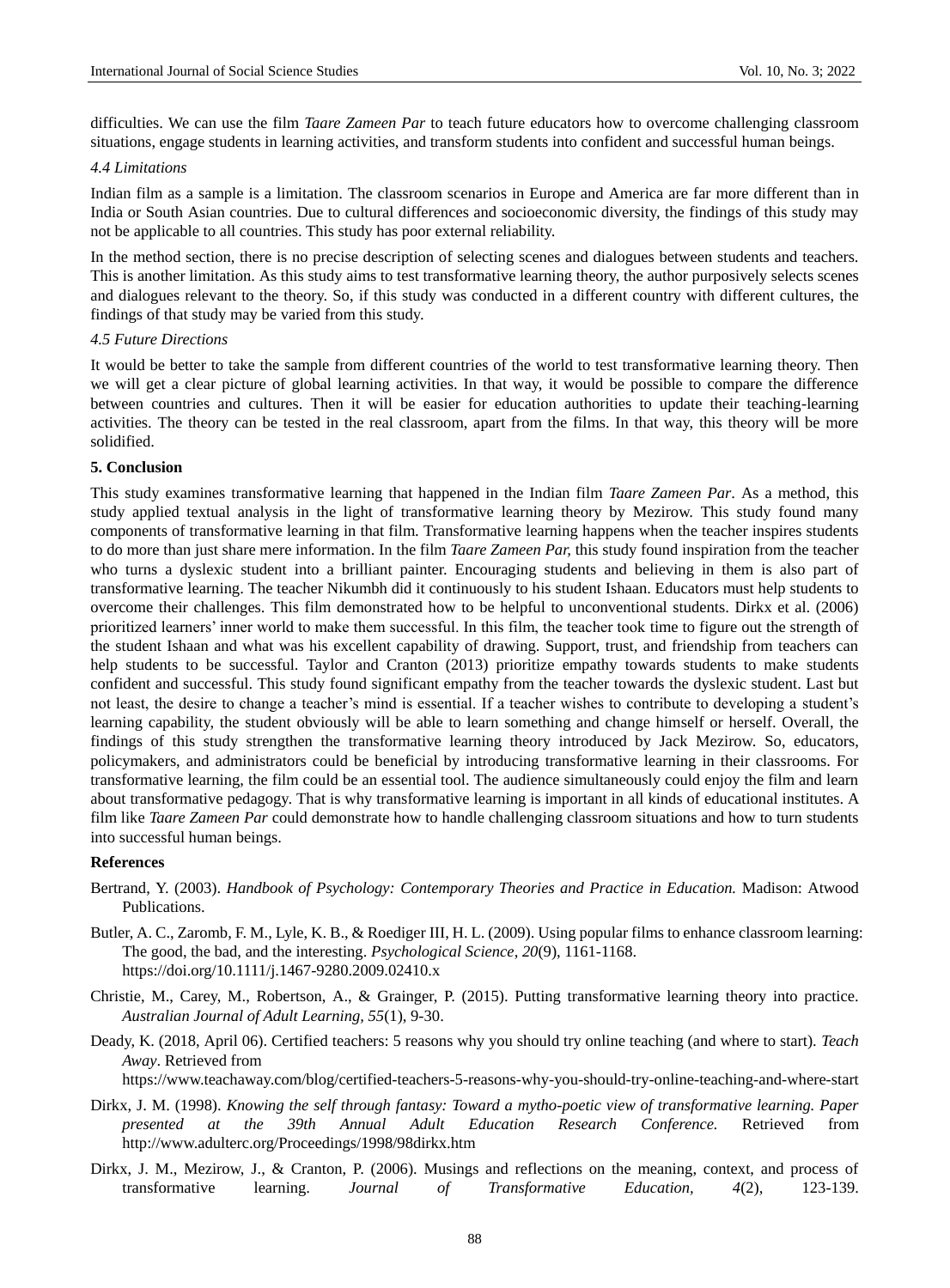https://doi.org/10.1177/1541344606287503

- Eisen, M. J. (2001). Peer-based Professional Development Viewed through the Lens of Transformative Learning. *Holistic Nursing Practice, 16,* 30-42. https://doi.org/10.1097/00004650-200110000-00008
- Enkhtur, A., & Yamamoto, B. A. (2017). Transformative learning theory and its application in higher education settings: A review paper. 大阪大学大学院人間科学研究科紀要, *43*, 193-214.
- Farren, P. (2016). "Transformative Pedagogy" in the Context of Language Teaching: Being and Becoming. *World Journal on Educational Technology: Current Issues*, *8*(3), 190-204. https://doi.org/10.18844/wjet.v8i3.622
- Fetherston, B., & Kelly, R. (2007). Conflict resolution and transformative pedagogy: A grounded theory research project on learning in higher education. *Journal of Transformative Education*, *5*(3), 262-285. https://doi.org/10.1177/1541344607308899
- Freire, P. (1970). *Pedagogy of the oppressed*. New York: Continuum.
- Frenk, J., Chen, L., Bhutta, Z. A., Cohen, J., Crisp, N., Evans, T., & Kistnasamy, B. (2010). Health professionals for a new century: transforming education to strengthen health systems in an interdependent world. *The Lancet, 376*(9756), 1923-1958. https://doi.org/10.1016/S0140-6736(10)61854-5
- Frey, L., Botan, C., & Kreps, G. (1999). Investigating communication. *An introduction to research methods*, (2nd ed.). Boston: Allyn & Bacon.
- Hooks, B. (1993). Transformative pedagogy and multiculturalism. In T. Perry and J. W. Fraser eds. *Freedom's plow: Teaching in the multicultural classroom*. 91-97. New York: Routledge. https://doi.org/10.4324/9781315021454-5
- Jarvis, C. (2012). Fiction and film and transformative learning. *The handbook of transformative learning: Theory, research, and practice*, 486-502.
- Jones, P. (2015). Transformative learning theory: Addressing new challenges in social work education. In M. Li & Y. Zhao (Eds.), *Exploring Learning & Teaching in Higher Education* (pp. 267-286). Berlin: Springer. https://doi.org/10.1007/978-3-642-55352-3\_12
- King, J. (2002). Using DVD feature films in the EFL classroom. *Computer Assisted Language Learning*, *15*(5), 509-523. https://doi.org/10.1076/call.15.5.509.13468
- Kitchenham, A. (2008). The evolution of John Mezirow's transformative learning theory. *Journal of Transformative Education*, *6*(2), 104-123. https://doi.org/10.1177/1541344608322678
- Meyers, S. A. (2008). Using transformative pedagogy when teaching online. *College Teaching*, *56*(4), 219-224. https://doi.org/10.3200/CTCH.56.4.219-224
- Mezirow, J. (1991). *Transformative Dimensions of Adult Learning*. San Francisco: Jossey-Bass.
- Mezirow, J. (1994). Understanding Transformation Theory. *Adult Education Quarterly, 44*(4), 222-232. https://doi.org/10.1177/074171369404400403
- Mezirow, J. (1996). Contemporary paradigms of learning. *Adult Education Quarterly, 46*(3), 158-172. https://doi.org/10.1177/074171369604600303
- Mezirow, J. (1997). Transformative learning: Theory to practice. *New Directions for Adult and Continuing Education*, *74,* 5-12. https://doi.org/10.1002/ace.7401
- Mezirow, J. (2003). Transformative learning as discourse. *Journal of Transformative Education, 1*(1), 58-63. https://doi.org/10.1177/1541344603252172
- Mezirow, J. (2012). Learning to think like an adult: Core concepts of transformation theory. In E. Taylor & P. Cranton (Eds.), *The Handbook of Transformative Learning: Theory, Research and Practice* (pp. 73-95). San Francisco: Jossey-Bass.
- Nagda, B. R. A., Gurin, P., & Lopez, G. E. (2003). Transformative pedagogy for democracy and social justice. *Race, Ethnicity and Education*, *6*(2), 165-191. https://doi.org/10.1080/13613320308199
- Prosser, J. (1998). *Imaged-based Research*. London: Falmer Press.
- Taylor, E. W. (1998). *The Theory and Practice of Transformative Learning: A Critical Review*. Ohio: ERIC Clearninghouse on Adult, Career, and Vocational Education.
- Taylor, E. W. (2007). An update of transformative learning theory: a critical review of the empirical research (1999–2005). *International Journal of Lifelong Education, 26*(2), 173-191. https://doi.org/10.1080/02601370701219475